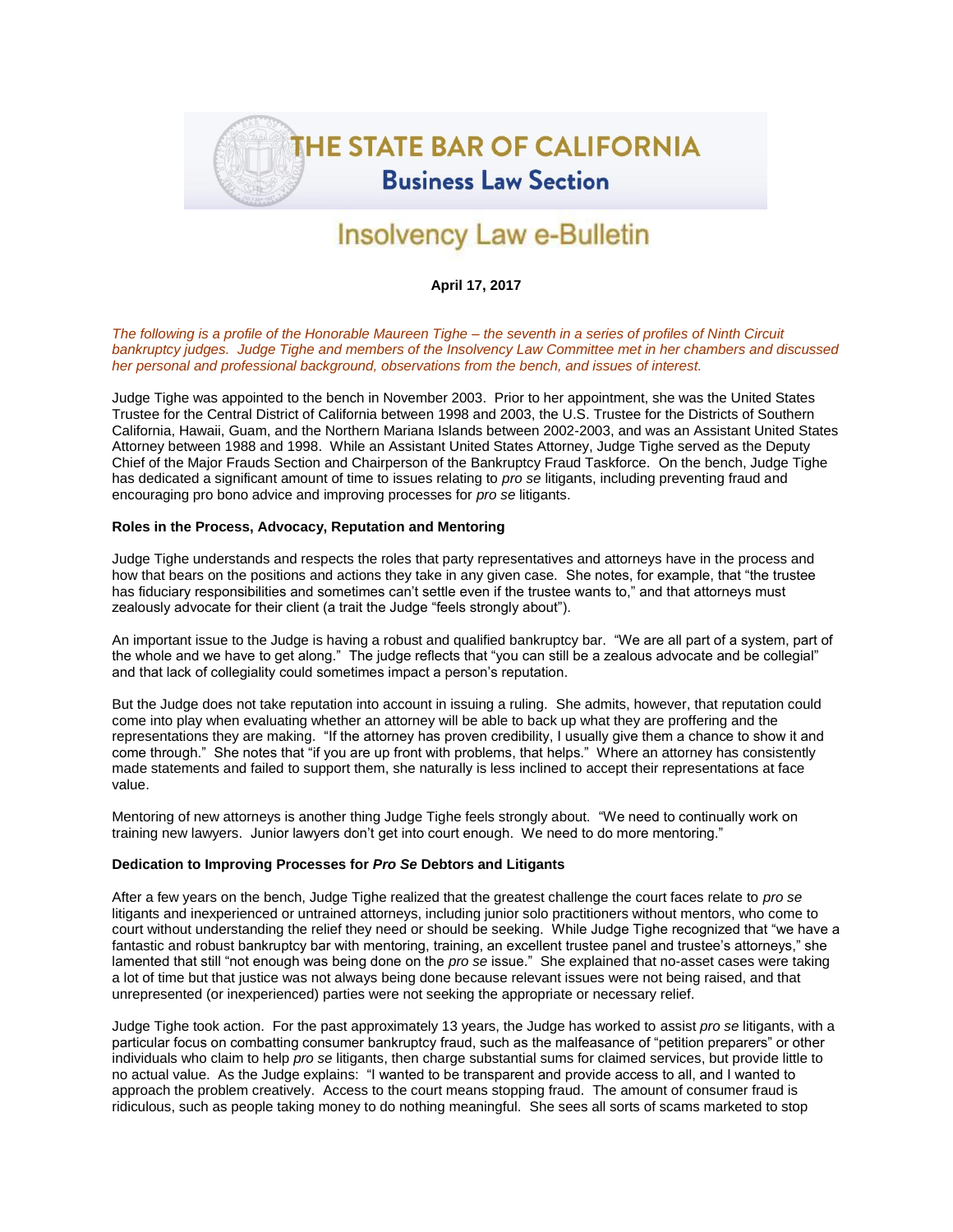foreclosure, identity theft, and people taking advantage of non-English speaking communities. The self-help center pioneered by Neighborhood Legal Services and the San Fernando Valley Bar Association has made a big difference. The outr each they do also frees up court resources for things only the court can do."

## **Tentative Rulings**

Judge Tighe believes that tentative rulings are helpful to the process. "People tease me about how long they are. It's not Shakespeare or beautifully written or edited. It's to get the tentative rulings out there and make for more meaningful oral arguments."

She is gratified that her tentative rulings have changed the way that attorneys prepare their briefs. In one of her chapter 11 plan tentative rulings, Judge Tighe went through her considerations in approving the plan. As a result, she says, "[n]ow, chapter 11 plan briefs go through my original tentative regarding the requirements."

Attorneys should keep in mind that "a tentative is just a tentative ruling." Judge Tighe believes strongly in meaningful oral argument and encourages attorneys to be zealous advocates, even if the tentative ruling is not in their favor. "If [a tentative ruling] were a [final] ruling there wouldn't be oral argument." If attorneys believe that the Judge overlooked an important fact, or did not address relevant authority, it should be brought to the Court's attention. The Judge cautions that sometimes it is best to know when *not* to argue – the Judge sees attorneys making arguments when they've already won, which "is risky." But she is mindful that sometimes argument is necessary because the client is in the courtroom and "you have to keep up client relations." The Judge recognizes that clients sometimes need to see an attorney advocating on their behalf, even if they have an uphi ll battle.

## **Observations from the Bench**

For pleadings, "the introduction and a synopsis of facts are really key. Mostly the facts. It's also helpful to summarize voluminous figures in charts." Like many judges, Judge Tighe often starts her review of pleadings with the reply brief. "That shows exactly where the differences are. It's really important in some cases." For that reason, the Judge explained that the court may not begin reviewing the briefs until responses have been filed. Judge Tighe emphasizes the importance of presenting evidence in support of motions and remarked that "it's amazing how little evidence we get." She also stressed the importance of clearly stating the relief sought.

Although testimony is often presented at trial through declarations, Judge Tighe prefers live trials – it allows her to assess witness credibility. She believes that trial declarations will almost always have been drafted by counsel with an eye toward advocacy. However, she will accept declarations "if that's what the parties really want." The Judge believes that "evidentiary objections are usually a waste of time" prior to trial. "I'd rather you raise the objections at trial unless it is something unusual. At trial, hearsay objections are worth making. Federal Rule of Evidence 801(d)(2) is something that people often don't understand. People think that since one side can solicit an opponent's statements, they can offer their own statements, but it doesn't work that way."

In regard to documentary evidence, Judge Tighe is not strict on authentication of documents. "Document custodians are not usually necessary if there is no real dispute on authenticity. But you have to jump through the required hoops on documents recovered from computers and e-mails if objections are made because there are so many ways to doctor documents now." One situation that comes before the court is when trustees take over businesses and get business records from hostile records custodians. "The trustee doesn't have a documents custodian and people generally don't want to cooperate. It's a fascinating and tough issue that I get repeatedly. I look at the speed at which the hearing is held and look at extenuating circumstances. The rules give some discretion."

For status conferences, "I like the principal of the debtor to be present and know the duties and what's expected. If they hear it from the judge it's easier to get compliance."

As to late-filed pleadings, the Judge comments "I don't know why people do that. I probably won't end up reading it. They should just present the argument verbally at the hearing." Whether Judge Tighe will take late-filed pleadings into consideration depends on the reason for the lateness, whether the filing party is *pro se*, and whether there is prejudice to the other parties who filed pleadings timely and were ready.

For oral arguments, Judge Tighe requires civility and appreciates professionalism. "I don't like it when people interrupt the other side in oral arguments. I go back and forth multiple times and generally don't cut people off. I don't like personally mean *ad hominem* attacks. Attorneys need to take a step back and stick with the facts." Judge Tighe disapproves of venue/forum shopping. She makes sure to look at the issue of venue closely and is wary of venue decisions made for the purpose of making it more difficult for parties to appear and be heard. One of the Judge's overriding concerns is ensuring that all parties have equal access to the court.